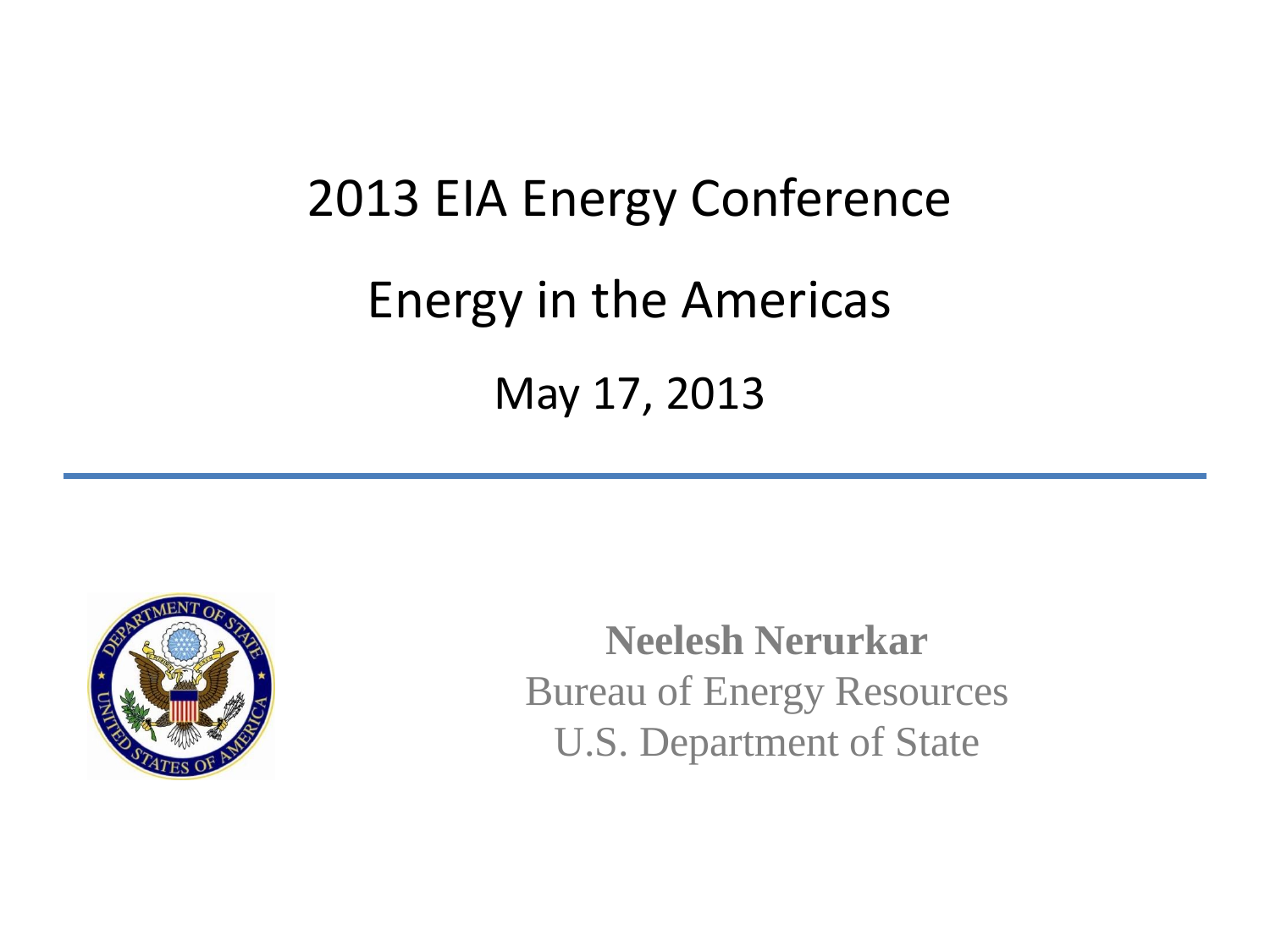#### The Americas in a Changing World



Data Source: BP Energy Outlook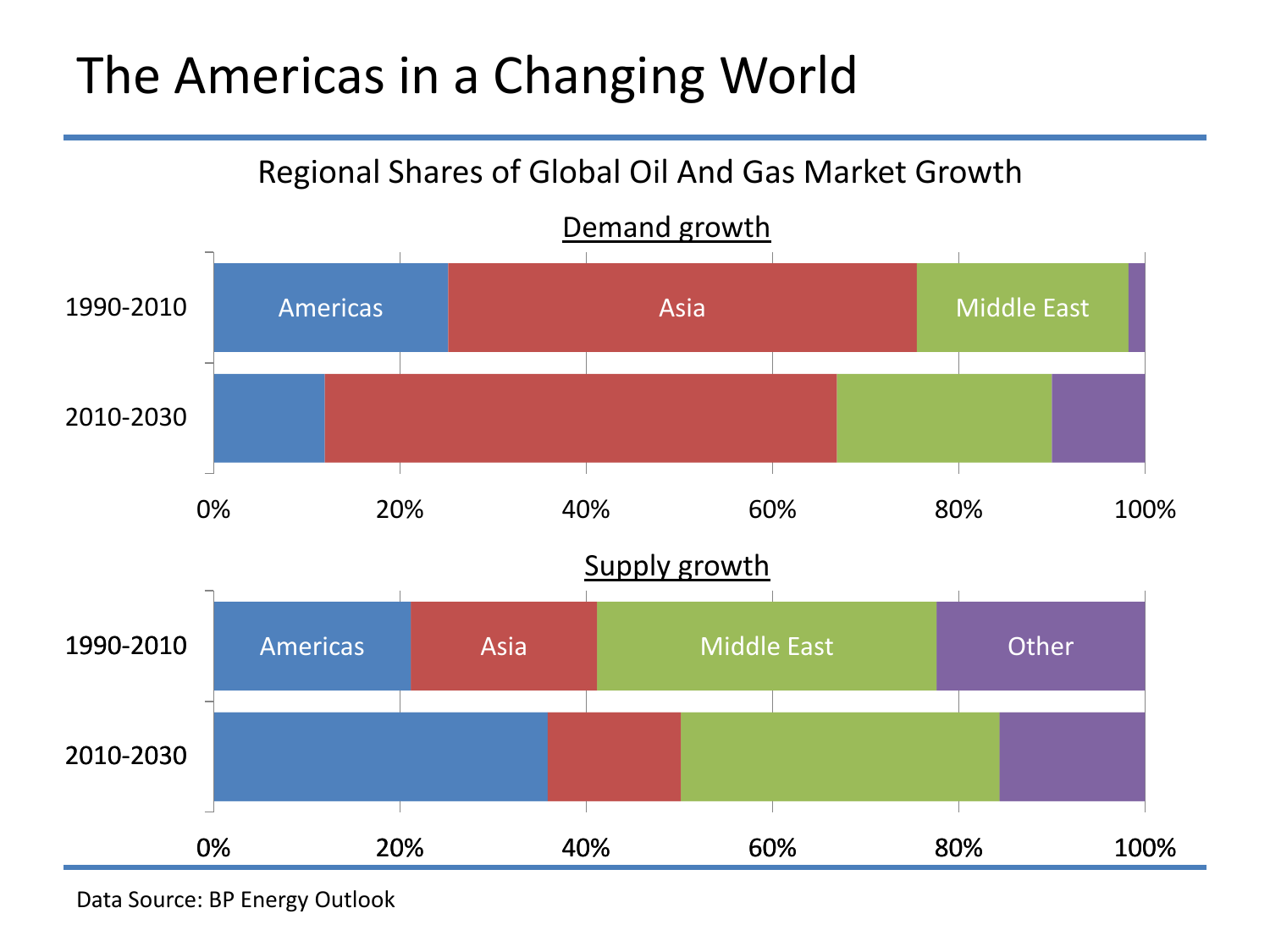#### Resources abundant but complex



Data source: EIA, *Technically Recoverable Shale Oil and Shale Gas Resources*, 2013 (Orinoco and oil sands figures from 2012 BP Statistical Review). TTR – Technically recoverable resources.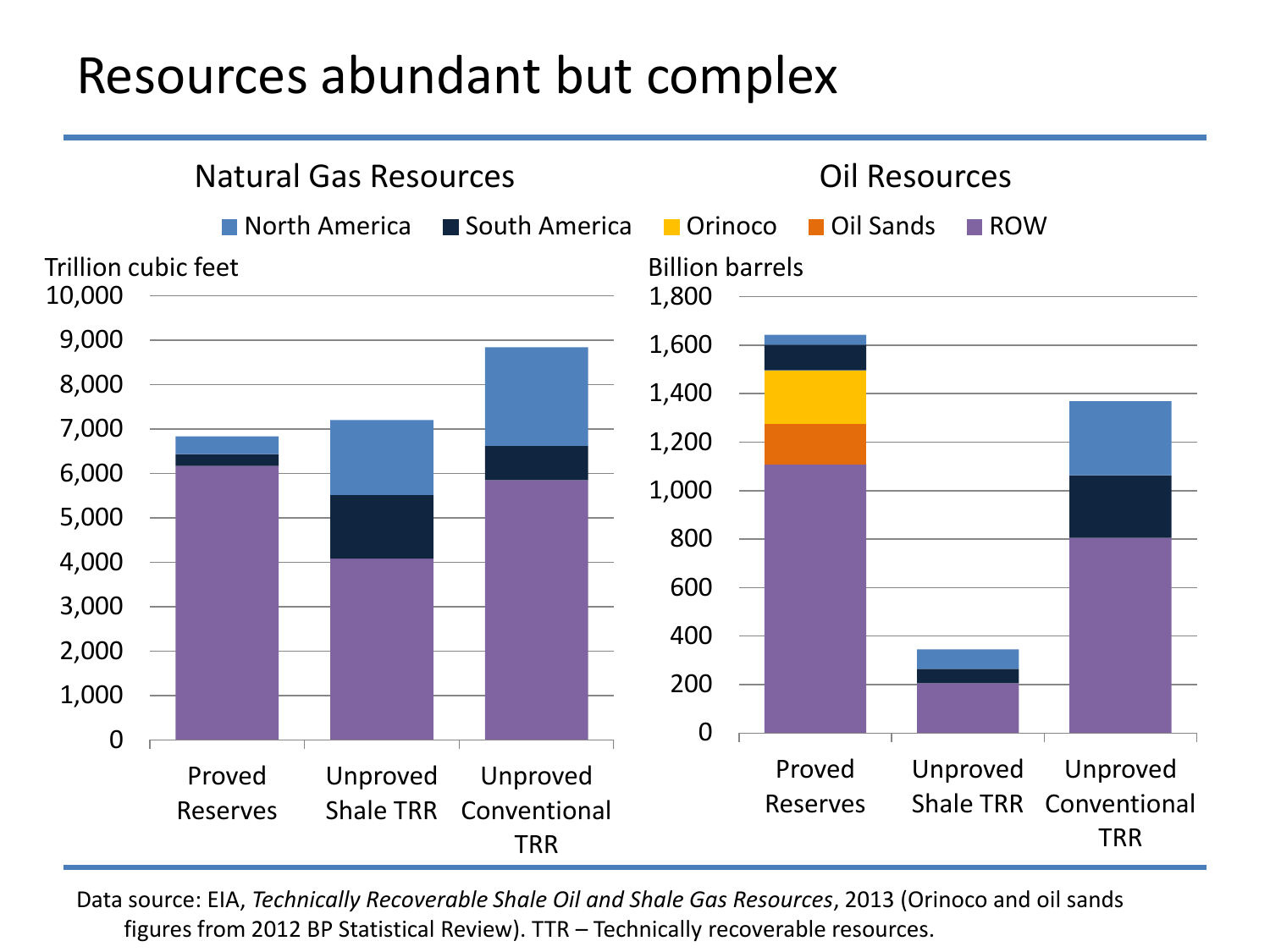#### Global prices rise, national outcomes differ



Data source: EIA 2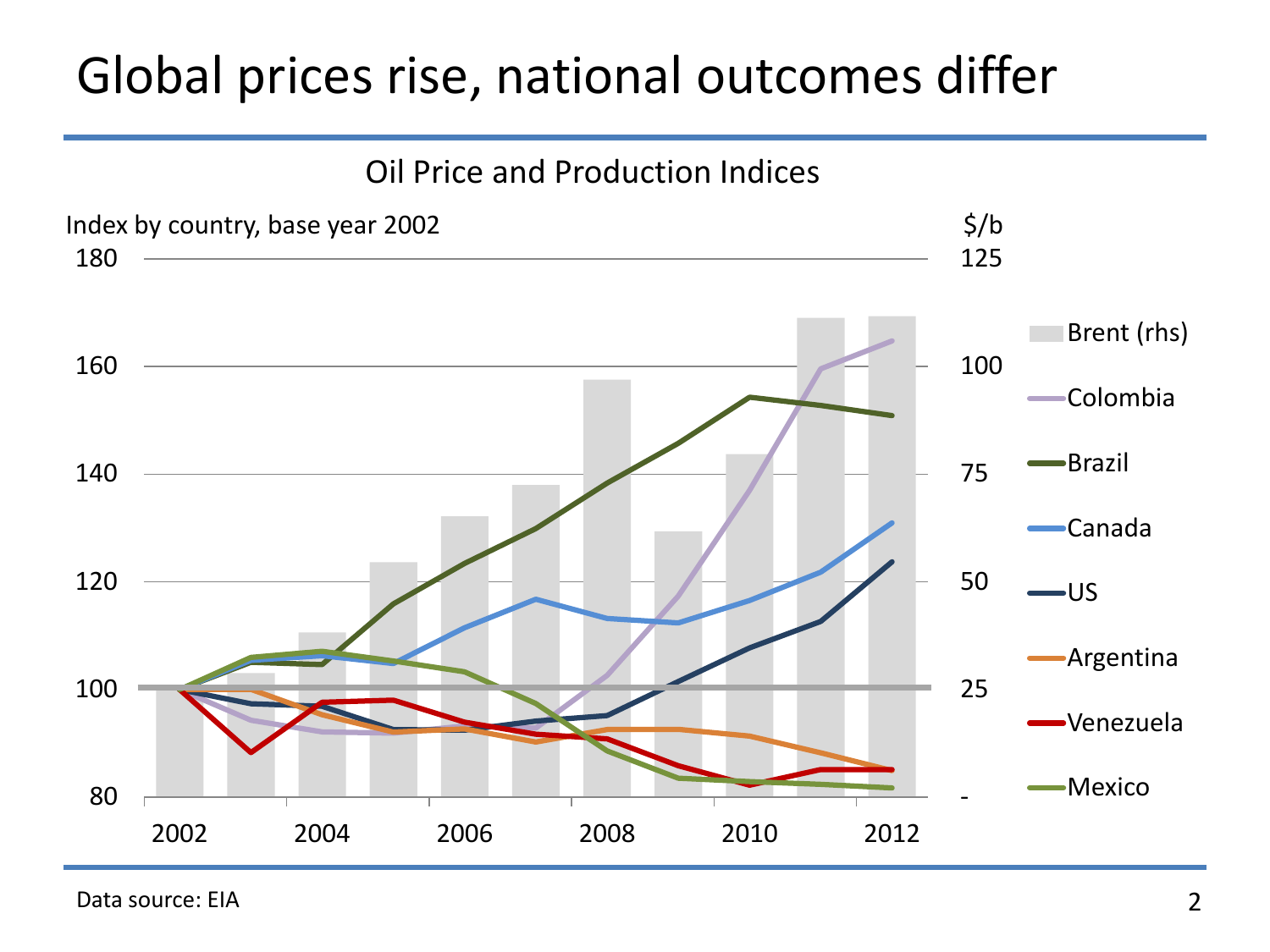### Changing trade flows



Data source: EIA. Gasoline includes finished gasoline and blending components.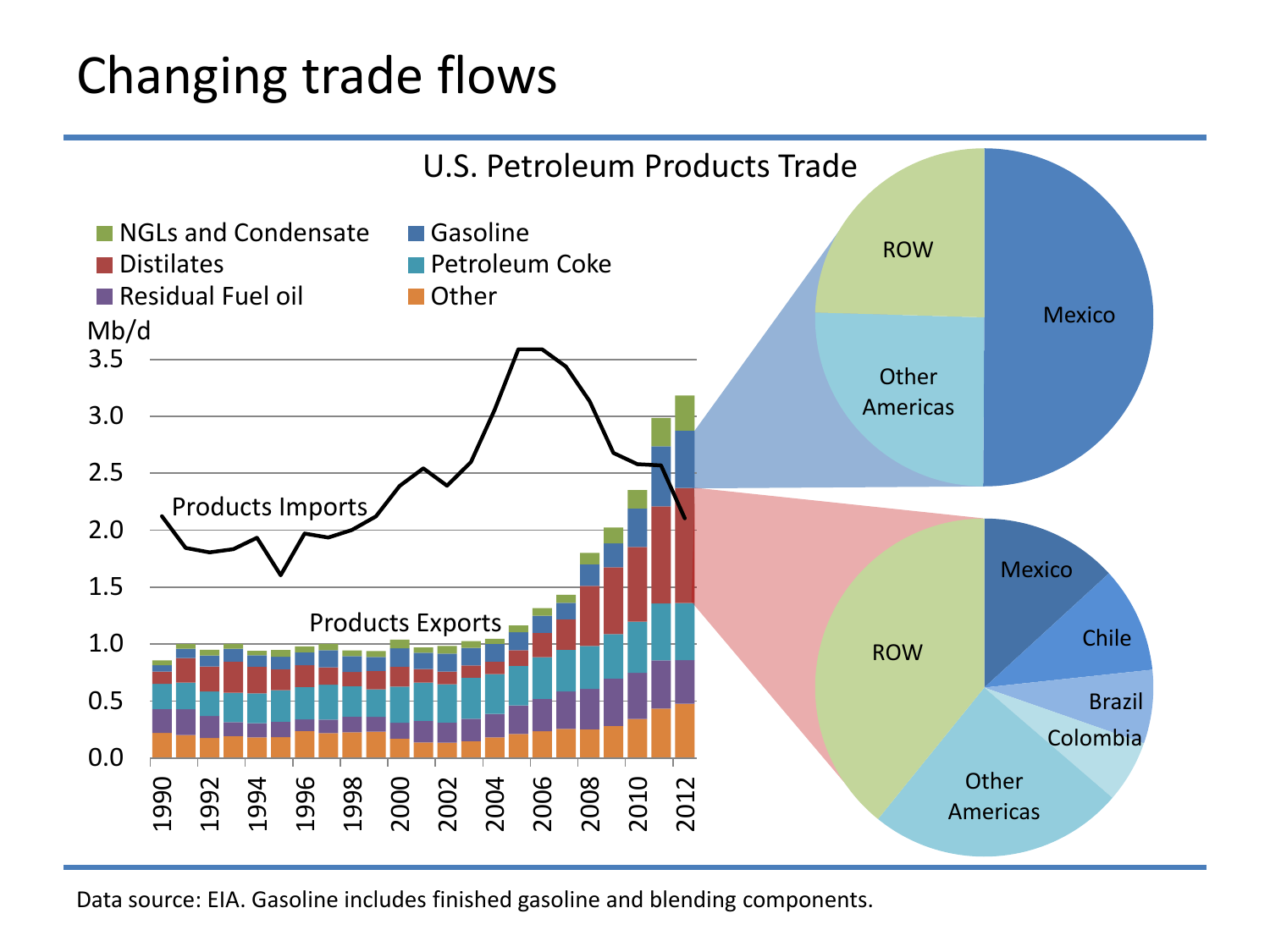## Varied resource endowments drive power sector fuel mix

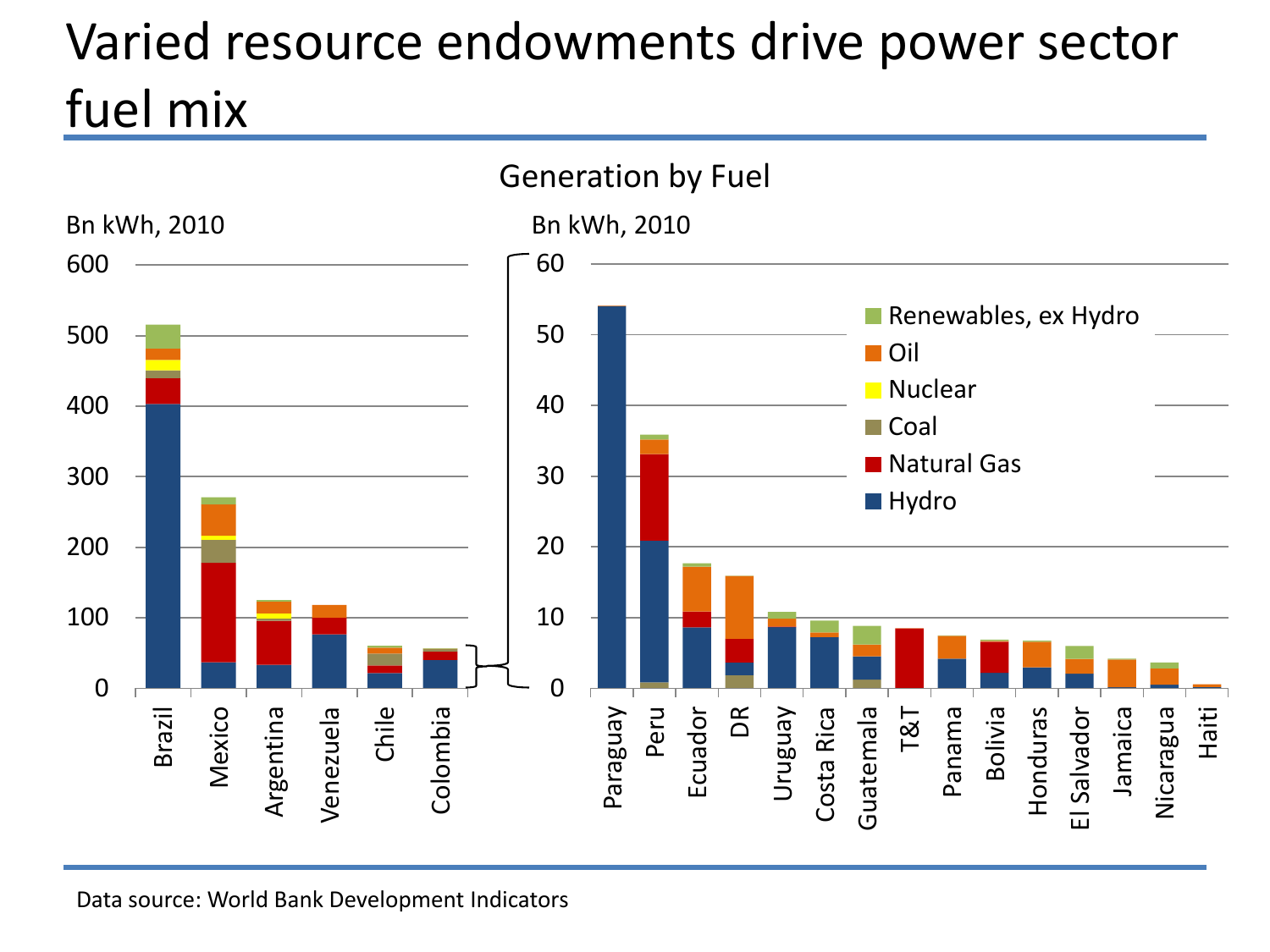### Opportunities for regional cooperation